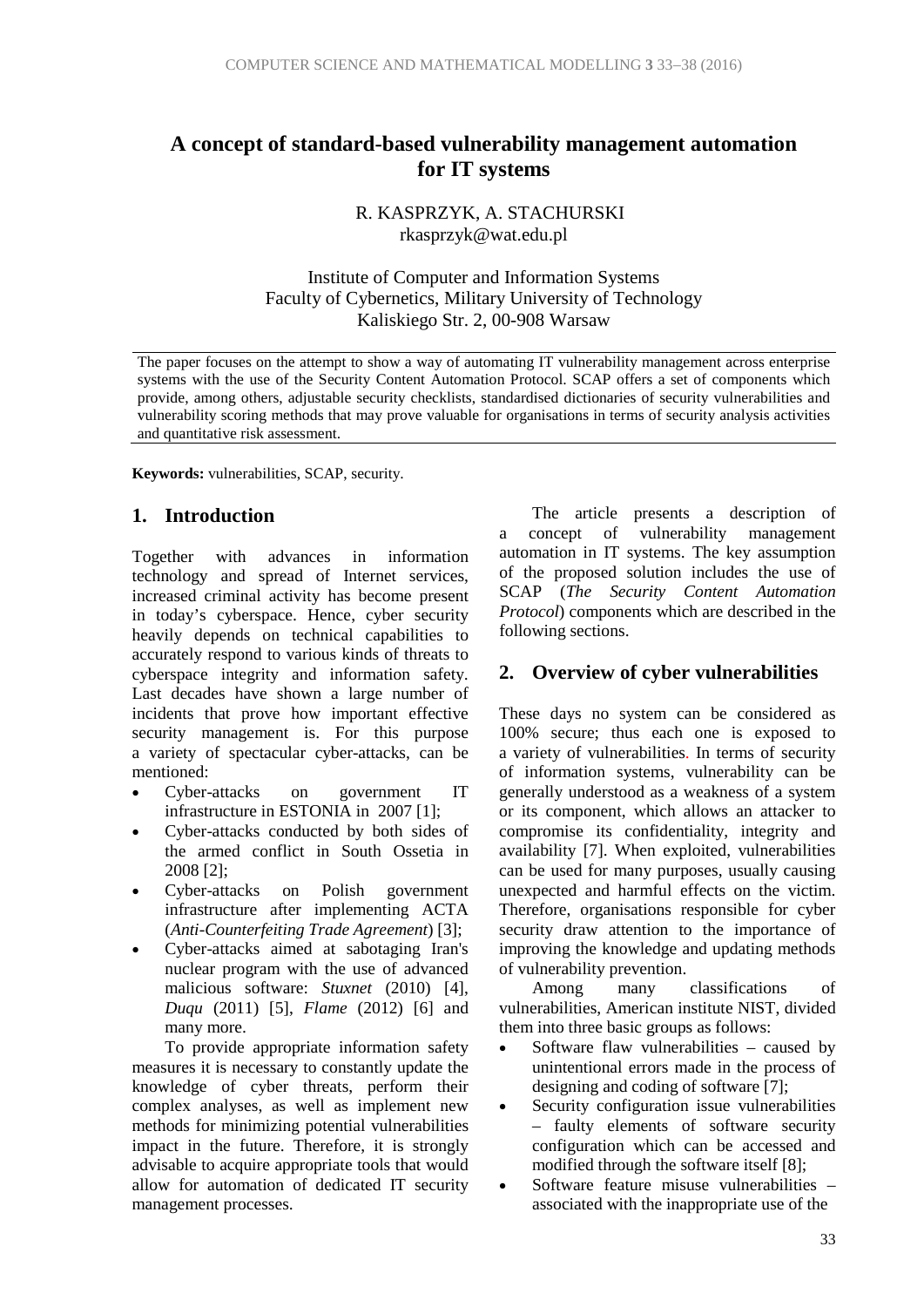software feature which may lead to compromise the security of the system. Misuse cases in general include additional features of software for an attacker (e.g. transferring malicious files via an email or sending malicious links) [9].

As there may be lots of vulnerabilities on every system, these may have a wide range of characteristics. Some tend to be easily exploitable, while others may require from an attacker more efforts or the use of more sophisticated techniques like e.g. social engineering. As long as vulnerability characteristics can be measured and documented in a consistent way, organisations will then be able to decide which vulnerabilities they will have to focus on with priority.

## **3. Structured representation of security-related data**

When planning and creating a system organizations often produce their unique security solutions. Nevertheless, these should be both machine and human-readable to be effectively managed and verified in an automated manner. One of the few approaches to manage security in IT systems, which can be considered as supposedly universal, is implementing SCAP.

SCAP (*The Security Content Automation Protocol*) is a method for implementing standards to automate the process of:

- Vulnerability management;
- Security measurement;
- policy compliance evaluation in IT systems [10] [11].

SCAP in version 1.2, released in September 2011, comprises 11 individual standards (referred to as components) [12]. These are used to provide a formal and unified description of various aspects of IT system security and offer methods to seek and score vulnerabilities to measure their possible impact. SCAP components are divided into following specifications [13]:

- a) Languages allow for formal representation of security policies, mechanisms, security tests and their results:
	- OVAL 5.1 (*Open Vulnerability and Assessment Language*);
	- XCCDF 1.2 (*Extensible Configuration Checklist Description Format*);
	- OCIL 2.0 (*Open Checklist Interactive Language*).
- b) Reporting Formats enable formalized expression of information processed by the systems that manage security processes:
- ARF 1.1 (*Asset Reporting Format*);
- AI 1.1 (*Asset Identification*).
- c) Enumerations provide a standard naming format and dictionaries of artefacts related to IT security:
	- CPE 2.3 (*Common Platform Enumeration*);
	- CCE 5 (*Common Configuration Enumeration*);
	- CVE (*Common Vulnerabilities and Exposures*).
- d) Measurement and scoring systems methods for evaluating the characteristics of individual vulnerabilities and configuration weaknesses:
	- CVSS 2.0 (*Common Vulnerability Scoring System*);
	- CCSS 1.0 (*Common Configuration Scoring System*).
- e) Integrity describes mechanisms to protect data integrity of previously mentioned components:
	- TMSAD 1.0 (*Trust Model for Security Automation Data*).

SCAP defines how components listed above are combined together, however, it is not a mandatory requirement to use all of them. For some organisations it is sufficient in terms of defining security policy to select most common SCAP components, as depicted in Figure 1.



Fig. 1. Key SCAP Components

Common uses and more detailed specifications of key SCAP components are described in the following sections.

## **4. Standardized enumerations**

The vast majority of IT organizations use diverse software for their security management. This includes vulnerability scanners or intrusion detection systems which use their independent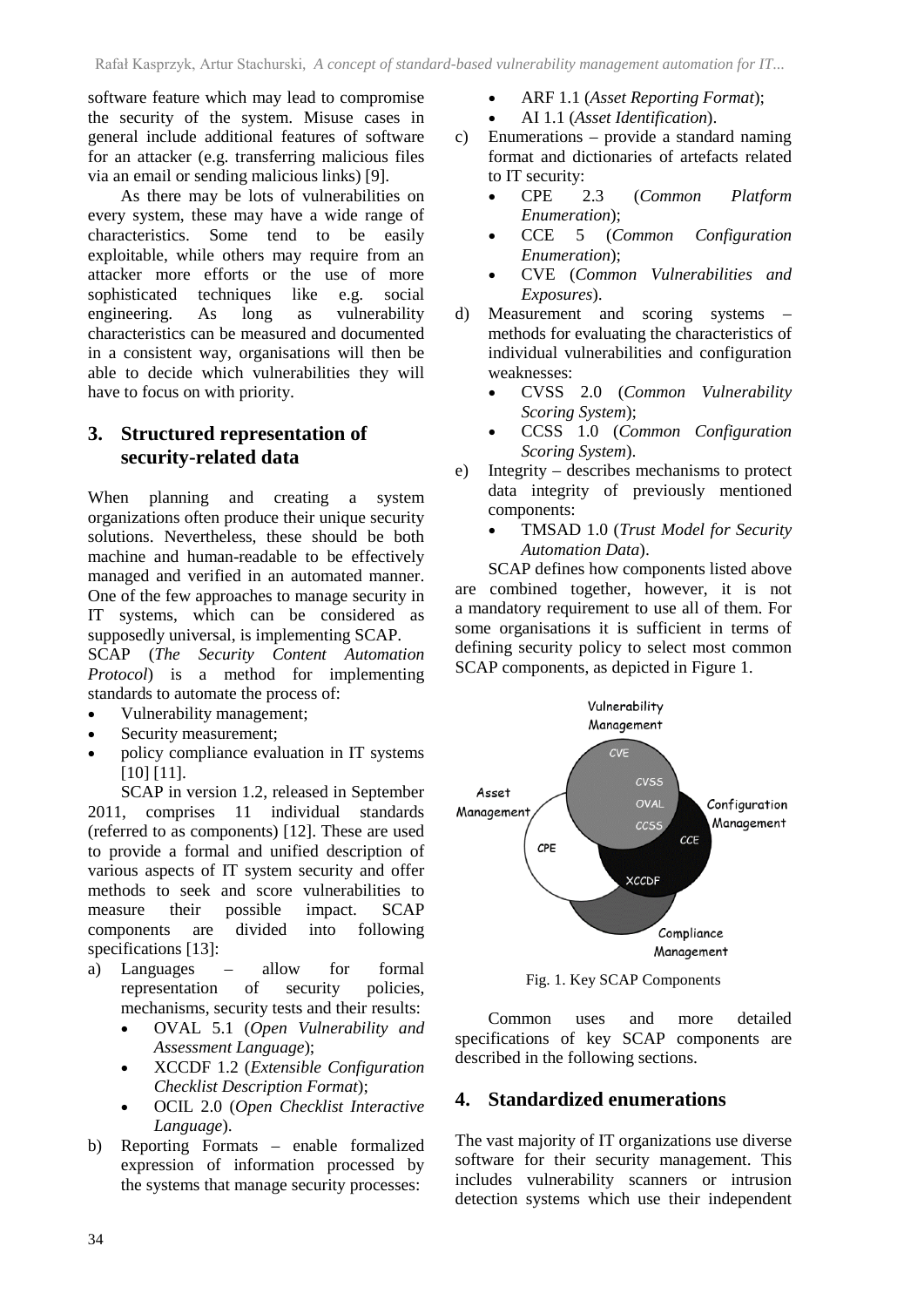data formats, interfaces and naming conventions. Such a policy limits the interoperability and exchanging security data with external organizations requires a variety of manual customizations. To unify this approach, SCAP provides a standard nomenclature and official dictionaries for three sets of specified identifiers (referred as to enumerators) as follows:

- CVE (*Common Vulnerabilities and Exposures*) is a dictionary of publicly known information security vulnerabilities and exposures providing common names for officially unveiled cyber security issues [14].
- CCE (*Common Configuration Enumeration*) is a dictionary of unique identifiers referring to known security system configuration issues and configuration guidance statements which can be defined as preferred or required settings or policy for a computer system [15].
- CPE (*Common Platform Enumeration*) is a standardized method that allows for identifying and specifying classes of applications, operating systems, and hardware components available among enterprise's assets [16].

Using CVE, CCE, and CPE may simplify the process of information sharing across a wide spectrum of systems, repositories and services. It also provides general guidance on detected security issues. For instance, departments from one organisation which use different SCAP – validated tools for their internal security scans can automatically combine their outputs into one consistent report for the whole organisation. Standardized enumerations are fundamental elements of security checklists described in the next section.

## **5. Security checklists**

The general purpose of implementing SCAP security checklists is to automate the process of security policy verification, testing and configuration assessment. Checklists, based on CVE, CCE and CPE dictionaries, are sets of rules which include configuration settings, software versions, patch levels and many other important characteristics in terms of system security. These can be interpreted by dedicated SCAP content consumers and compared with the settings of the examined system to indicate possible deviations from the particular security requirements imposed by an organization. The structure of each checklist is expressed using the following SCAP components:

- XCCDF (*The Extensible Configuration Checklist Description Format*);
- OVAL (*Open Vulnerability and Assessment Language*);
- OCIL (*The Open Checklist Interactive Language*).

XCCDF is an XML-based language for defining technical and non-technical security checklists, benchmarks and ways recording assessment results in a standardized format [17]. XCCDF document includes references to OVAL and OCIL definitions as shown in Figure 2.



Fig. 2. XCCDF – sample use case scenario

OVAL is a standard that promotes publicly available security content and standardizes its flow across a variety of tools and services [18]. It includes an XML-based language that defines the way of: representing characteristics of the system, checking the presence of specified machine state (vulnerable, compliant, installed application, patch state, etc.) and reporting results of OVAL tests.

Each OVAL definition includes a set of tests and criteria. Criteria are logical operators which indicate how to produce a final result of tests within the definition. Tests include parameters which are references to particular objects in the system to be examined (e.g. registry paths, file paths) and their required states as shown in Figure 3.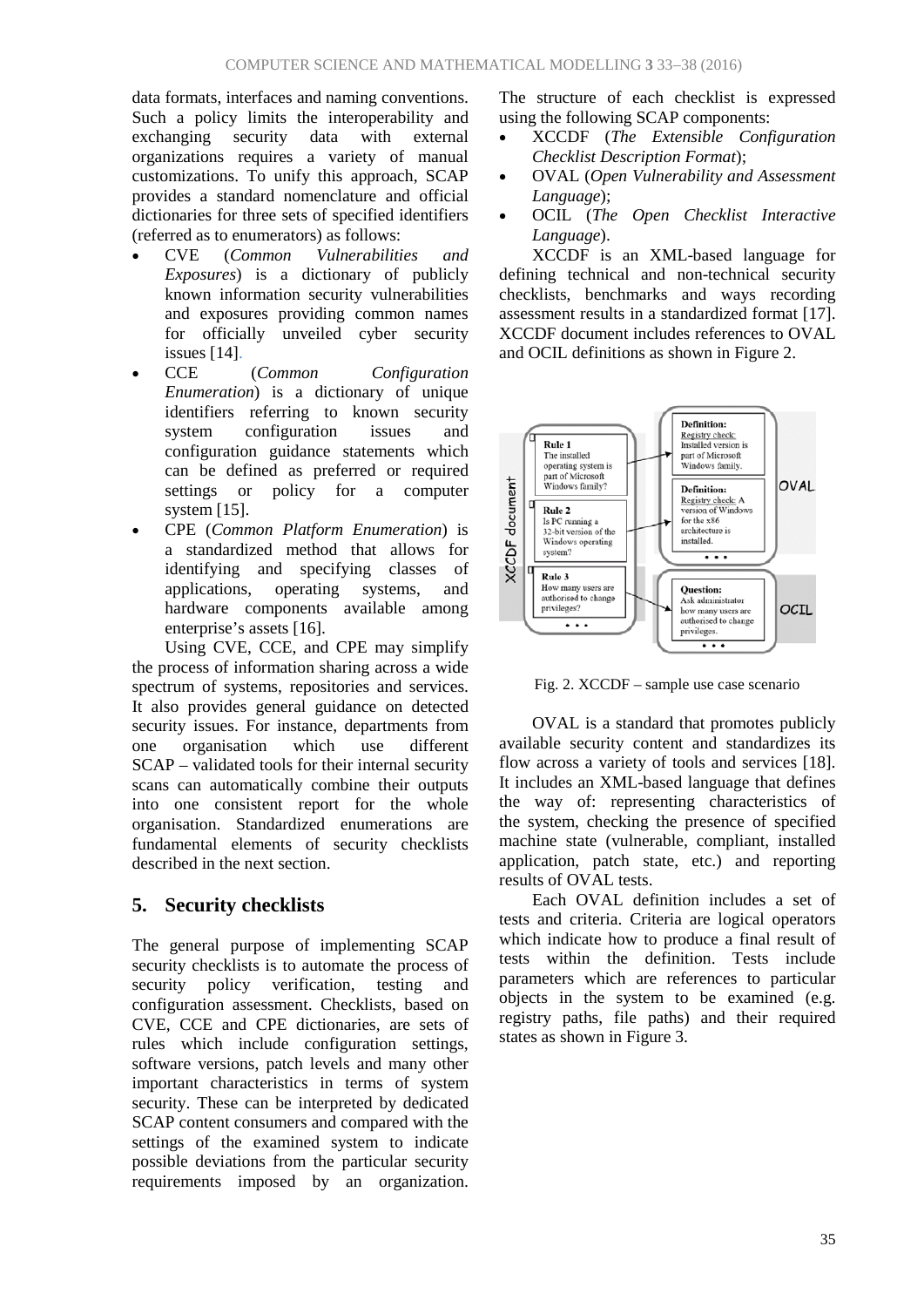

Fig. 3. A structure of a sample OVAL definition

Conducting OVAL tests requires the use of dedicated software that allows for interpreting OVAL documents. In some cases OVAL interpreters list input definitions and divide their elements into separate groups. It depicts the structure of an input test file and as a result provides a convenient way of viewing definitions, their particular tests, metadata and references to examined objects. The example of such an implementation was introduced in the author's software and is presented in Figure 4.



Fig. 4. OVAL structure divided into groups

In the next stage testing is conducted on the basis of input data from OVAL definitions. Then corresponding test results are displayed, similarly to the style used in author's application presented in Figure 5.

| Definition                   | Class     | Title                                                       | Result |
|------------------------------|-----------|-------------------------------------------------------------|--------|
| oval:org.mitre.oval:def:286  | patch     | patch IE7-KB929969-WindowsServer2003-x64-enu.exe s          | false  |
| oval:org.mitre.oval:def:720  | inventory | Microsoft Windows 8 is installed<br>true                    |        |
| oval:org.mitre.oval:def:283  | patch     | patch IE7-KB928090-WindowsXP-x86-enu.exe should be<br>false |        |
| oval:org.mitre.oval:def:754  | inventory | Microsoft Windows XP (x86) SP2 is installed                 | false  |
| oval:org.mitre.oval:def:282  | patch     | patch IE7-KB928090-WindowsServer2003-ia64-enu.exe           | false  |
| oval:org.mitre.oval:def:1205 | inventory | Microsoft Windows Server 2003 SP1 for Itanium is installed  | false  |
| oval:org.mitre.oval:def:1946 | patch     | patch Windows6.0-KB925902-x64.msu should be installed       | false  |
| oval:org.mitre.oval:def:1815 | patch     | patch Windows6.0-KB930178-x64.msu should be installed       | false  |
| oval:org.mitre.oval:def:2041 | inventory | Microsoft Windows Vista x64 Edition is installed            | false  |
| oval:org.mitre.oval:def:1804 | patch     | patch Windows6.0-KB925902-x86.msu should be installed       | false  |
| oval:org.mitre.oval:def:154  | patch     | Update Rollup 1 for Exchange Server 2010 SP1 (KB240         | false  |
| oval:org.mitre.oval:def:154  | patch     | Update Rollup 2 for Exchange Server 2010 Service Pac        | false  |
| oval:org.mitre.oval:def:153  | patch     | Update Rollup 4 for Exchange Server 2010 Service Pac        | false  |
| oval:org.mitre.oval:def:153  | patch     | Update Rollup 3-v3 for Exchange Server 2010 Service P       | false  |

Fig. 5. An example of OVAL test results grid

Such an approach allows for generating reports used to show the state of the examined system.

OCIL defines a framework for expressing questionnaires that can be used by software to harvest information stored during previous data collection efforts or to collect information from people [19]. Unlike in OVAL use case scenario, OCIL is used to manually verify the level of security, on the basis of an interview with the human. For this purpose OCIL provides standardized forms of questions, instructions, answer sheets and any necessary guidance documents. An example of OCIL test is questioning an administrator about an IT infrastructure within organization (e.g. "How many servers do you have?", "What types of security passes do employees have? ", etc.).

XCCDF, OVAL and OCIL used to create security checklists are complementary for each other. Equally, these make security practices for dedicated systems consistent and when used regularly, allow for continuous monitoring of their security.

#### **6. Security measurement**

Organizations which use methods of quantitative measurement and scoring vulnerabilities can derive considerable benefits. This may include the ability to predict how cyber-attackers can compromise the security of their systems, minimize the risk or evaluate the potential outcomes of being attacked. For this purpose in combination with CVE, CCE and CPE, two SCAP components can be used as follows:

- $CVSS$  a standard for measuring the impact of software flaw vulnerabilities and a format for communicating vulnerability characteristics [7];
- $CCSS$  a standard for measuring the impact of security configuration issue vulnerabilities based on CVSS [8].

As a complement to CVSS and CCSS American institute NIST created CMSS (*Common Misuse Scoring System*), which is a concept designed for measuring and scoring of software feature misuse vulnerabilities. These group of vulnerabilities allow attackers to use software functionalities for malicious purposes [9].

The idea of using mentioned scoring methods is relatively similar. For each of them three groups of metrics can be distinguished: Base Metrics, Temporal Metrics and Environmental Metrics, defined by equations. Base Metrics describe the characteristics of the examined vulnerability that are constant over time and across user environments. Temporal metrics refer to vulnerabilities which can change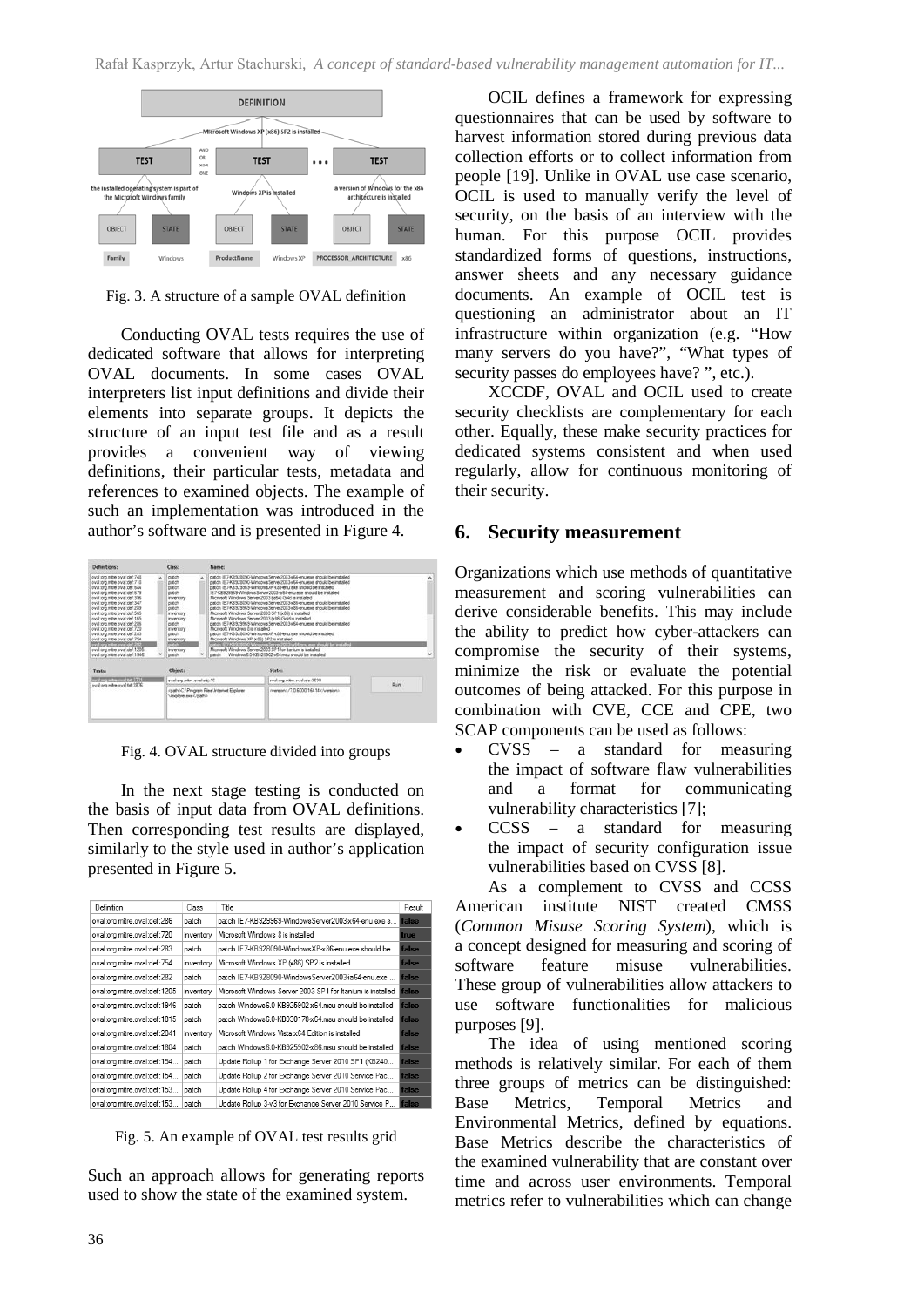over time while environmental metrics customize both base and temporal scores on characteristics of a particular user environment [8]. Both environmental and temporal metrics are optional and provide additional measurement parameters, which produce more accurate scoring results of the vulnerability.

The vulnerability itself is expressed as a vector represented by a structured string of characters, which are related to specific vulnerability characteristics. To generate a score, individual vector components are extracted and converted into corresponding numeric values. Then they are substituted in the equation formulas and a result between 0 and 10 is returned – see Figure 6.



Fig. 6. A scheme of vulnerability scoring process

In this case, the lower result returned, the lower vulnerability severity. A scheme of calculating sample Base Metrics in CVSS 2.0 is presented in Figure 7. The sample scoring SQL Injection for MySQL Database based on paper [7].

| <b>Access Vector:</b><br><b>Access Complexity:</b><br><b>Authentication:</b><br><b>Confidentiality Impact:</b><br><b>Integrity Impact:</b><br><b>Availability Impact:</b> |                                           | Network (1.0)<br>Low<br>Single<br>Partial<br>Partial<br>None | (0.71)<br>(0.56)<br>(0.275)<br>(0.275)<br>(0.0) |  |  |
|---------------------------------------------------------------------------------------------------------------------------------------------------------------------------|-------------------------------------------|--------------------------------------------------------------|-------------------------------------------------|--|--|
| <b>VECTOR:</b>                                                                                                                                                            | AV:N/AC:L/Au:S/C:P/I:P/A:N                |                                                              |                                                 |  |  |
|                                                                                                                                                                           | $f(x_1, x_2, , x_n)$<br>BaseScore = $5,5$ |                                                              |                                                 |  |  |

 $round_to_1\_decimal(((0.6 * Impact) + (0.4 *Explotability) - 1.5)*f(Importability))$ BaseScore **Exploitability = 20** \* AccessVector<sup>4</sup> Authorization \* (17)  $\frac{1}{2}$  (1-1 Auslimpact) Exploitability = 20 \* AccessVector<sup>4</sup> Authentication \* AccessComplexity  $\{f(mpat)^2\}$  (1-1 Auslimpact)) = 0 if Impact = 0, 1.176 otherw



The equation formulas  $f(x_1, x_2, \ldots, x_n)$  for calculating CVSS scores are specified by experts such as vulnerability bulletin analysts, application and security product vendors who own the most detailed information about vulnerabilities and their impact on cybersecurity. Vulnerability scoring carried out by dedicated software may consequently prompt the organisations which vulnerabilities have to be addressed with priority in their solutions.

### **7. Summary**

Since one of the basic assumptions of defining requirements for IT systems is to provide their effective security management, it is necessary to develop an appropriate security policy. To improve this process, American Institute NIST created SCAP that is a standardized and automated approach to managing security of IT systems. SCAP is widely promoted by US government and has also been implemented in a large number of commercial worldwide products that support information security. This article presents a concept of vulnerability management automation for IT systems which is based on selected SCAP components. Each SCAP component focuses on specific areas related to security issues and provides a standardized format for documenting system security settings and configuration mechanisms.



Fig. 8. A simplified view of the proposed concept

These include gathering information about vulnerabilities, monitoring and scanning systems for publicly known vulnerabilities and configuration issues, checking systems for signs of compromise, scoring vulnerabilities and some more. Many use scenarios may depend on communication with other applications, e.g. antivirus program, firewall or tools for performing penetration tests. The general